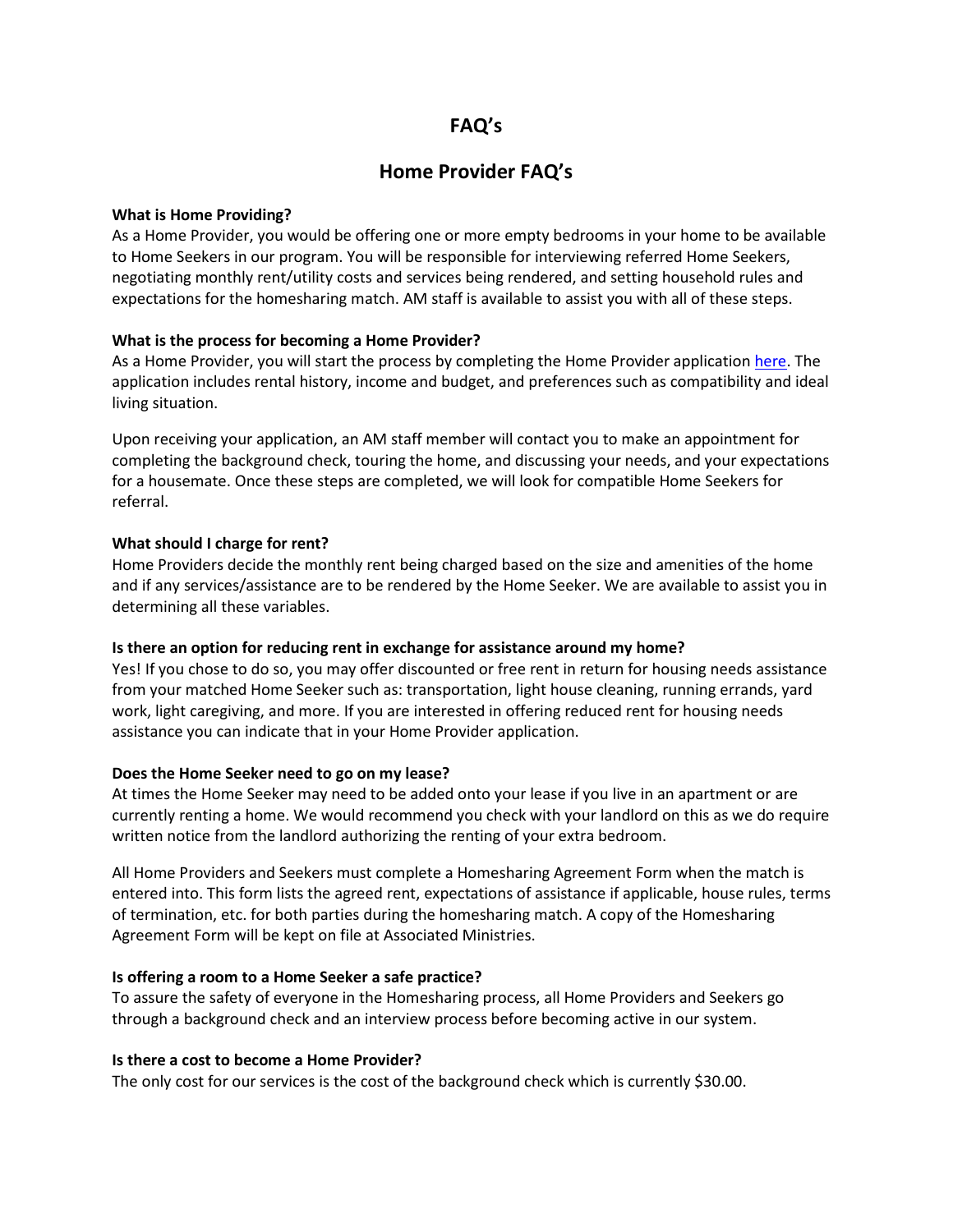## **How long does it take to make a Homesharing Match?**

Matches can take anywhere from a few weeks to many months. All referrals for a homesharing match are based on the needs and criteria of both the Home Provider and the Home Seeker to ensure that a match is compatible and beneficial to all parties involved. The number of referrals of potential housemates depends on a number of factors: services/assistance being asked for, amount of rent being requested, location, pets, smoking and other personal preferences. At Associated Ministries we do our best to accommodate the needs of each applicant, but given the multiple variables requested by home sharers, we are in no position to guarantee a homesharing match for everyone.

# **What if I don't like the person after we are living together?**

A policy for ending the arrangement will be outlined in your homesharing agreement (AM will assist you with this part of the Homesharing Agreement Form). If one home sharer wants to end the arrangement, it can be dissolved according to the agreed upon terms. However, participants are encouraged to try to work through their differences and AM staff will work with both parties during this process.

# **Home Seeker FAQ's**

#### **What is Home Seeking?**

Home Seeking is the step of the Homesharing process of seeking affordable housing in the Pierce County area. As a Home Seeker you will be matched with a Home Provider who has the capacity to rent one or more rooms in their home for an affordable pricing.

#### **What is the process for Becoming a Home Seeker?**

The process starts by filling out the Home Seeker application [here.](https://form.jotform.com/61367546862162) The application includes income and budget, transportation needs, household needs, and preferences such as compatibility and ideal living situation. Upon receiving your application, an AM staff member will contact you to make an appointment for completing a background check at our office in Tacoma. After your background check has been submitted and approved (about 48 – 72 hours), an intake appointment will be made to discuss your needs and your expectations for a homesharing situation. At that point, we will look for compatible Home Providers for referral.

#### **What will my rent be?**

Home Providers set the monthly rent, and while rents vary, currently the average price for a room is \$550 a month. We will explore what you can comfortably afford based on your income and personal expenses at the intake meeting.

# **Is there an option for reduced or free rent?**

Occasionally, some Home Providers may offer reduced rent based on asking for assistance with ongoing housing needs such as: transportation, light house cleaning, running errands, yard work, light caregiving, and more. If you are able and interested in providing assistance with housing needs for reduced rent you may indicate that on your Home Seeker application.